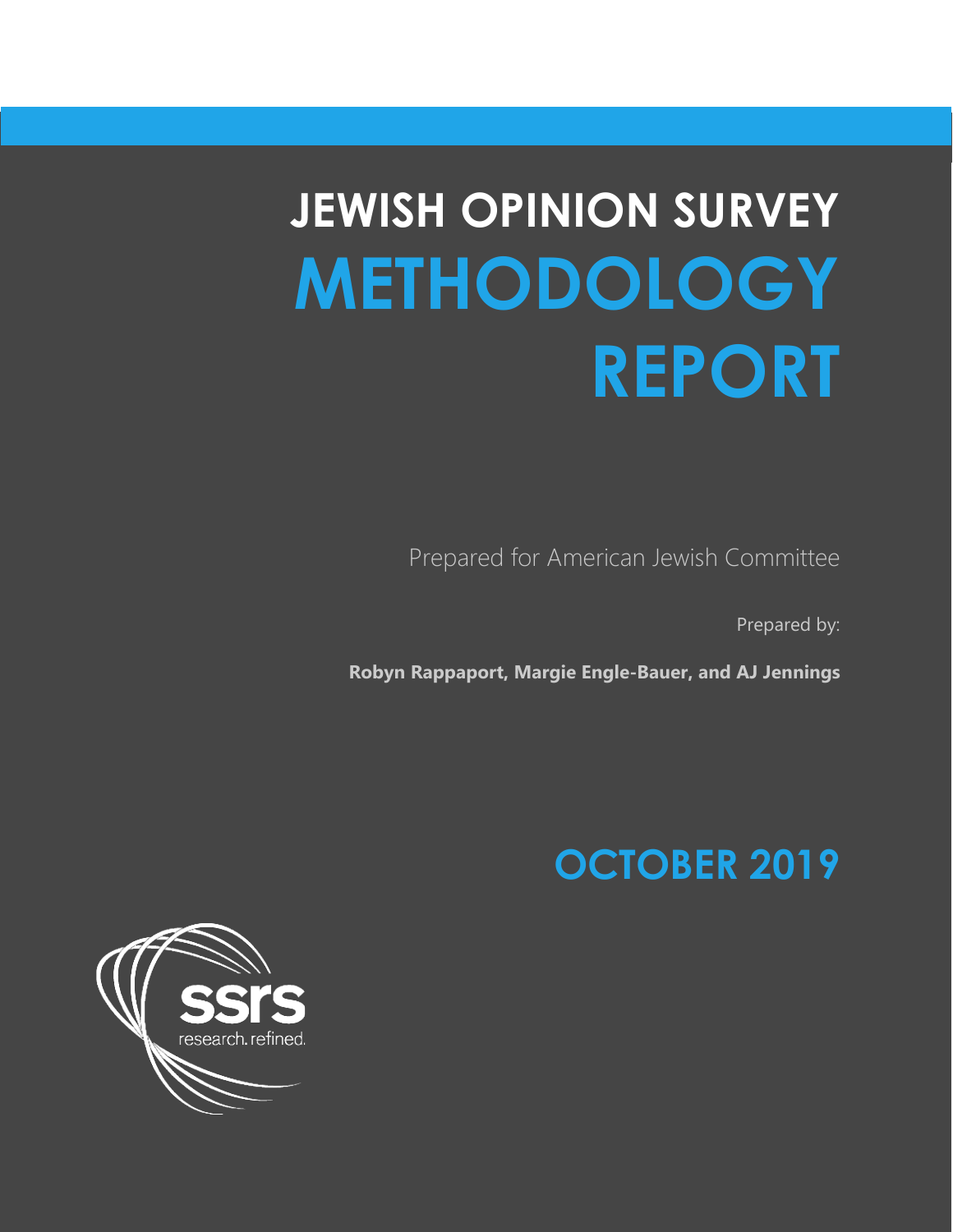## <span id="page-1-0"></span>**TABLE OF CONTENTS**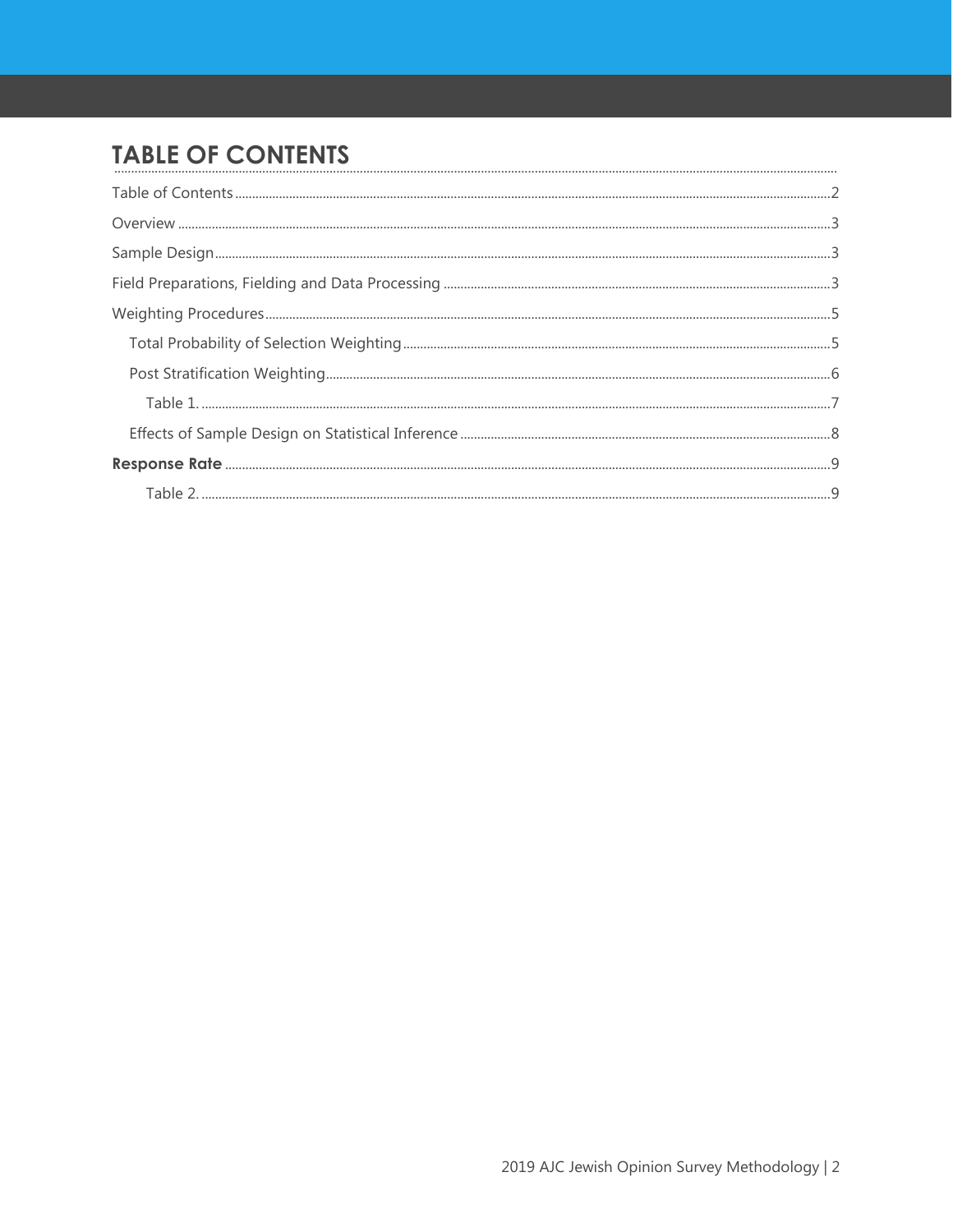## <span id="page-2-0"></span>**OVERVIEW**

**The American Jewish Committee contracted with SSRS** to conduct the American Jewish Attitudes about Antisemitism Survey from September 11 through October 6, 2019. The survey collected opinions of American Jewish adults on the current state of antisemitism in the United States, as well as what groups bear responsibility for the current state. Respondents were asked about their own personal experiences being the target with antisemitic verbal or physical attacks. In addition, questions regarding attacks on Jewish institutions, such as synagogues and schools were included.

The study collected data from a nationally representative sample of 1,283 respondents ages 18 or older and of Jewish religion or background. The sample consisted of a landline component ( $n = 599$ ) and a cell phone component ( $n = 684$ ). To correct for known biases due to sampling and non-response, SSRS data are weighted.

This report provides information about the methods used to collect the data and report the survey results.

## <span id="page-2-1"></span>**SAMPLE DESIGN**

The Jewish population is a very low incidence population. In order to obtain the number of interviews needed in a timely manner, SSRS used pre-screened sample from our Omnibus survey, which is a national, weekly dual-frame bilingual telephone survey designed to meet standards of quality associated with custom research studies. For this study, SSRS utilized sample where someone in the household had been identified as Jewish in a previous Omnibus survey. If there was no longer anyone Jewish in the household, the interview was terminated.

In an effort to garner more responses from younger Jewish Americans, additional sample was purchased from L2. Utilizing commercially available databases to append variables including consumer and voter registration data. In total, 4% of the database consist of phone numbers that are indicated to be likely Jewish<sup>1</sup>. In addition, SSRS utilizes the selected sample to create an internal predictive model of whether a household is likely to be Jewish or not is created. Each number is assigned a score designating whether it's likely a Jewish household or not.

## <span id="page-2-2"></span>**FIELD PREPARATIONS, FIELDING AND DATA PROCESSING**

The questionnaire was developed by the staff of the American Jewish Committee in consultation with the SSRS project team. Screening procedures include ensuring the respondent is age 18 or older, and if on a cell phone that they are in a safe place to continue with the survey. To identify Jewish respondents a number of questions were asked, as follows:

<span id="page-2-3"></span> $1$  In total 36% of households reached were determined to be eligible for the survey. 2.5% of the completes came from the database sample (n=14 from landline sample/n=16 from cell sample).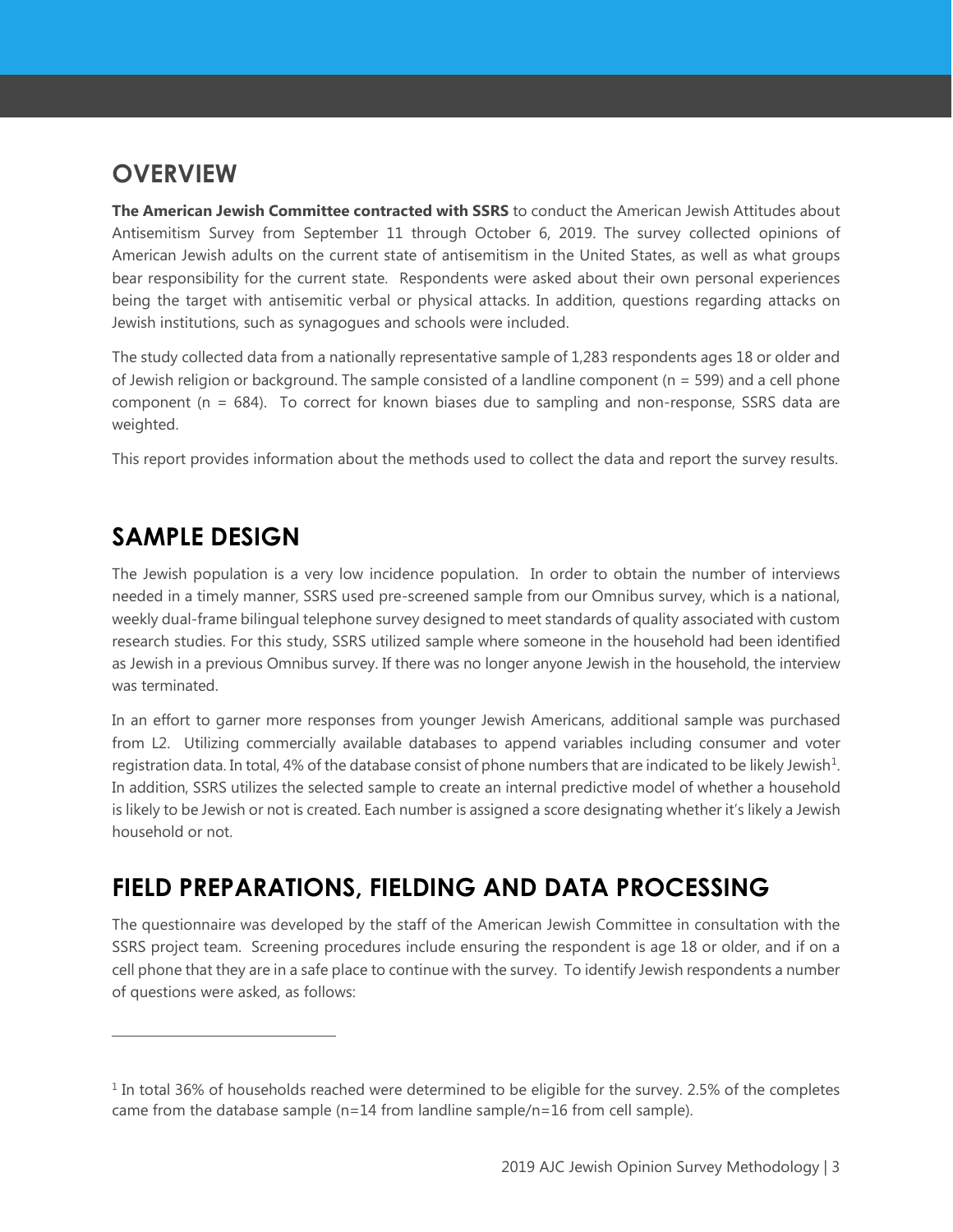S2. What is your present religion, if any? Are you Protestant, Roman Catholic, Mormon, Orthodox such as Greek or Russian Orthodox, Jewish, Muslim, Buddhist, Hindu, atheist, agnostic, something else, or nothing in particular?

#### IF DON'T IDENTIFY AS JEWISH RELIGION

S3. Do you consider yourself to be Jewish for any reason?

#### IF 2 OR MORE PEOPLE IN HOUSEHOLD AND RESPONDENT DOESN'T IDENTIFY AS JEWISH

S4. Does anyone in your household consider themselves to be another religion? (IF YES: And which religion or religions would that be?)

Prior to the field period, SSRS programmed the study into CfMC Computer Assisted Telephone Interviewing (CATI) software. Extensive checking of the program was conducted to assure that skip patterns followed the design of the questionnaire.

The field period for the study was September 11 through October 6, 2019. All interviews were done through the CATI system. The CATI system ensured that questions followed logical skip patterns and that complete dispositions of all call attempts were recorded.

CATI interviewers received both written materials on the survey and formal training. The written materials were provided prior to the beginning of the field period and included an annotated questionnaire that contained information about the goals of the study as well as detailed explanations of why questions were being asked, the meaning and pronunciation of key terms, potential obstacles to be overcome in getting good answers to questions, and respondent problems that could be anticipated ahead of time as well as strategies for addressing the potential problems.

Interviewer training was conducted immediately before the survey was officially launched. Call center supervisors and interviewers were walked through each question from the questionnaire. Interviewers were given instructions to help them maximize response rates and ensure accurate data collection.

#### **Deliverables**

SSRS delivered to AJC:

- Fully labeled dataset in SPSS
- Fully labeled Excel dataset
- Full topline for all weighted survey responses and combination tables
- Summary findings report
- PowerPoint presentation (forthcoming)
- Methods report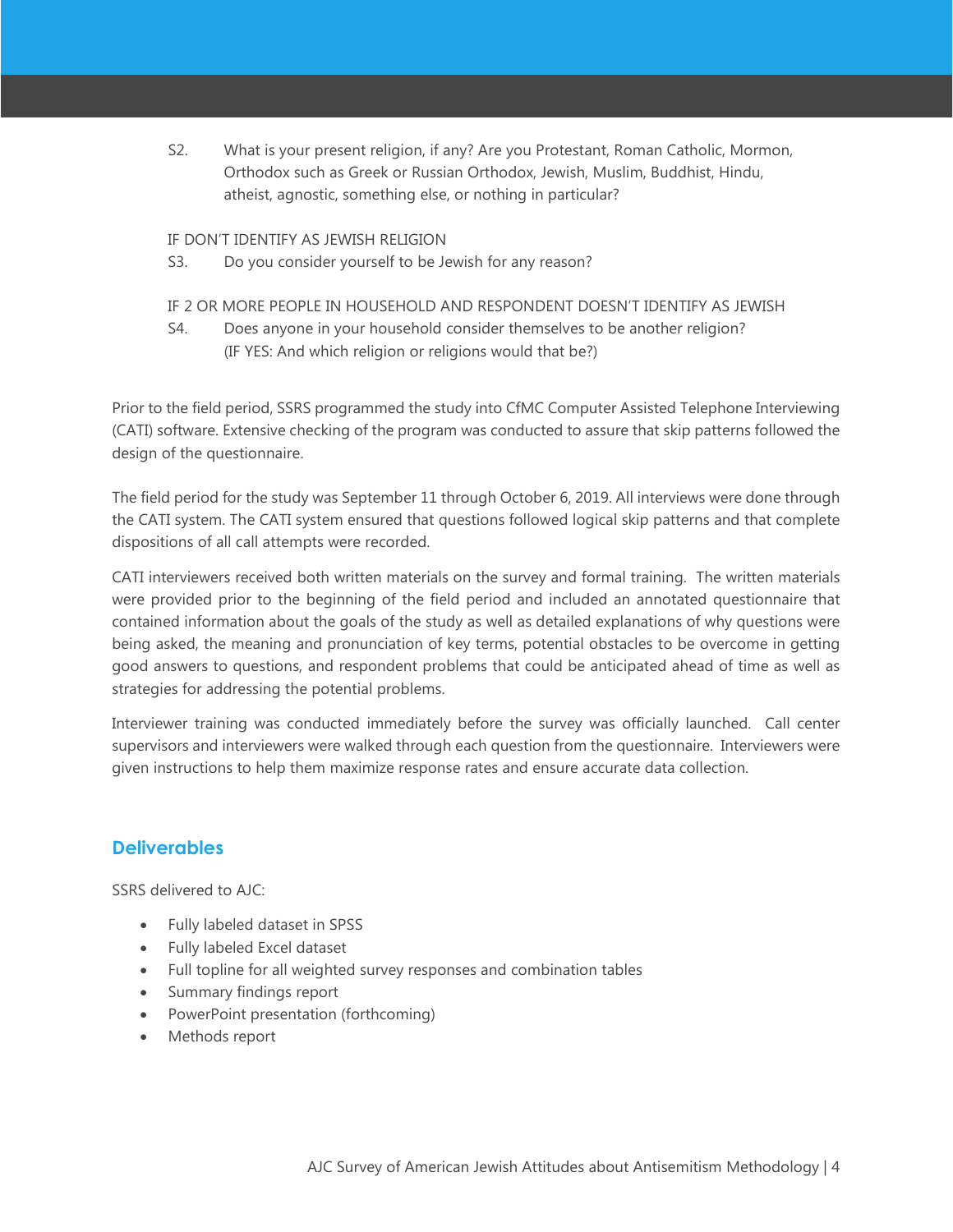## <span id="page-4-0"></span>**WEIGHTING PROCEDURES**

#### <span id="page-4-1"></span>**Total Probability of Selection Weighting**

The data from this project was weighted to reflect nationally representative estimates of the adult Jewish population. The weighting process takes into account the disproportionate probabilities of household and respondent selection due to the number of separate telephone landlines and cellphones answered by respondents and their households, as well as the probability associated with the random selection of an individual household member.

**Probability of Selection (Pphone):** A phone number's probability of selection depends on the number of phone-numbers selected out of the total sample frame. So for each respondent whose household has a landline phone number this is calculated as total landline numbers dialed divided by total numbers in the landline frame and conversely for respondents answering at least one cell phone number, this is calculated as total cell phone numbers divided by total numbers in the cell phone frame.

**Probability of Respondent selection (Pselect):** In households reached by landline, a single respondent is selected. Thus, the probability of selection within a household is inversely related to the number of adults in the household.

**Total Probability of Selection:** This is calculated as the phone number's probability of selection (by frame), and for landlines, divided by the number of adults in the household. Thus, for each respondent a probability can be calculated for being reached via landline (LLprob) and for being reached via cell phone (Cellprob). These calculations are:

> LLprob=Pphone\* /Pselect Cellprob=Pphone

The sample weights derived at this stage are calculated as the inverse of the combined probability of selection, or:

1/(LLprob+Cellprob-LLprob\*CellProb)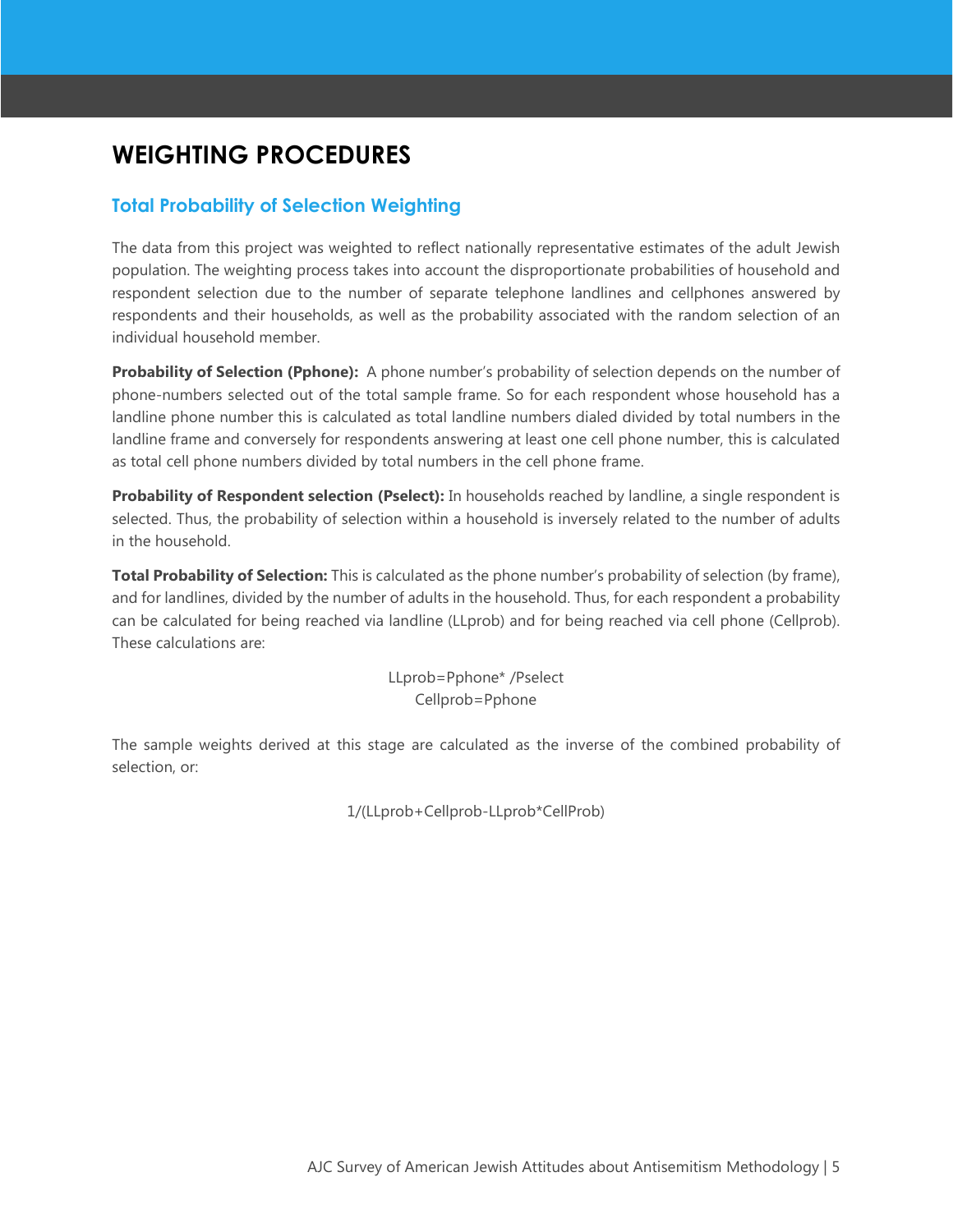#### <span id="page-5-0"></span>**Post Stratification Weighting**

The second stage of the weighting balances the demographic profile of the sample to target population parameters.

To handle missing data among some of the demographic variables we employ a technique called hot decking. Hot deck imputation replaces the missing values of a respondent randomly with another similar respondent without missing data. These are further determined by variables predictive of non-response that are present in the entire file. We use an SPSS macro detailed in 'Goodbye, Listwise Deletion: Presenting Hot Deck Imputation as an Easy and Effective Tool for Handing Missing Data' (Myers, 2011).

Weighting is accomplished using SPSSINC RAKE, an SPSS extension module that simultaneously balances the distributions of all variables using the GENLOG procedure. The sample is balanced to match estimates of the Jewish population determined from 2 years of data collected through our SSRS Omnibus. The population parameters used for post-stratification are: age (18-29; 30-49; 50-64; 65+), gender (male; female), Census region (Northeast, North-Central, South, West), Education (less than high school, high school graduate, some college, four-year college or more); race/ethnicity (White non-Hispanic or Other non-Hispanic; Black non-Hispanic; Hispanic); marital status (single; married; other), denomination (Orthodox; Conservative, Reform, or other, and phone-usage (cell phone only, landline only, both).

Weights were trimmed at the 1<sup>st</sup> and 99<sup>th</sup> percentiles to prevent individual interviews from having too much influence on the final results. The use of these weights in statistical analysis ensures that the demographic characteristics of the sample closely approximate the demographic characteristics of the target population. The following table provides the population parameters, and we will add the unweighted and weighted sample distributions after weighting.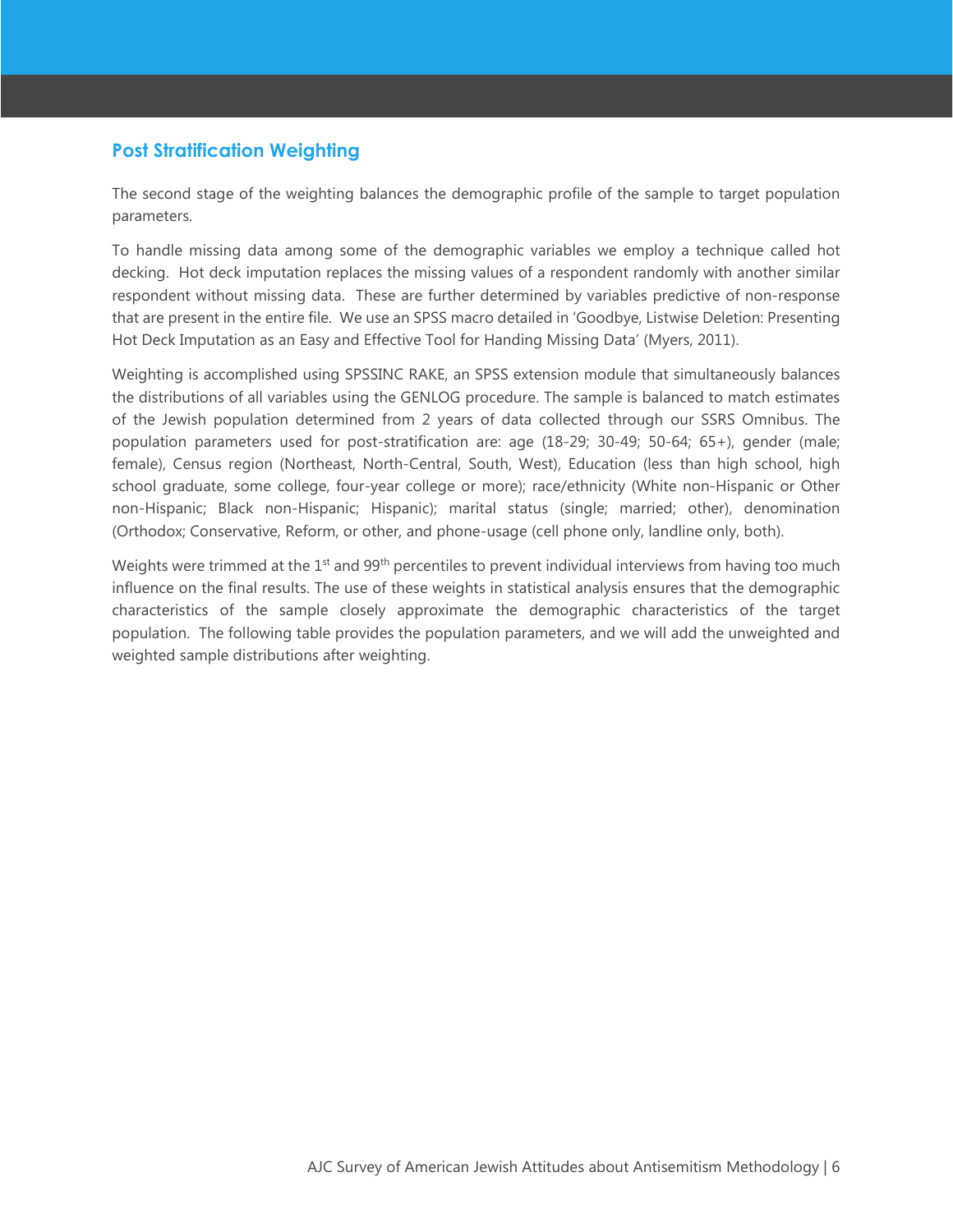<span id="page-6-0"></span>

|                       |                                 | <b>Parameter</b> | <b>Unweighted</b> | Weighted |
|-----------------------|---------------------------------|------------------|-------------------|----------|
|                       |                                 | (%)              | (%)               | (%)      |
|                       | Male                            | 54.0             | 57.4              | 53.6     |
| <b>Gender</b>         | Female                          | 46.0             | 42.6              | 46.4     |
|                       | 18-29                           | 23.6             | 12.1              | 23.3     |
|                       | $30 - 49$                       | 29.6             | 20.6              | 29.4     |
| Age                   | $50 - 64$                       | 22.9             | 25.5              | 22.5     |
|                       | $65+$                           | 23.9             | 41.9              | 24.8     |
| <b>Education</b>      | Less than High<br>School        | 5.5              | .9                | 4.2      |
|                       | <b>High School</b><br>Graduate  | 19.3             | 7.0               | 18.9     |
|                       | Some<br>college/Assoc<br>Degree | 19.3             | 16.1              | 20.4     |
|                       | College<br>Graduate             | 55.9             | 76.0              | 56.5     |
| <b>Denomination</b>   | Orthodox                        | 10.4             | 11.6              | 9.8      |
|                       | Conservative                    | 12.3             | 21.2              | 13.0     |
|                       | Reform                          | 27.0             | 37.1              | 27.0     |
|                       | Other                           | 50.3             | 30.1              | 50.1     |
|                       | Northeast                       | 35.6             | 42.3              | 36.1     |
| <b>Region</b>         | <b>North Central</b>            | 13.3             | 12.7              | 13.5     |
|                       | South                           | 27.7             | 24.2              | 28.4     |
|                       | West                            | 23.4             | 20.8              | 22.1     |
| <b>Marital Status</b> | Single/Other                    | 46.9             | 44.0              | 46.9     |
|                       | Married                         | 53.1             | 56.0              | 53.1     |
|                       | Whites and<br>Other             | 87.0             | 96.2              | 89.7     |
| Race                  | <b>Blacks</b>                   | 4.7              | .3                | 2.2      |
|                       | Hispanic                        | 8.3              | 3.5               | 8.1      |
| <b>Phone Status</b>   | Cell Phone Only                 | 41.3             | 29.8              | 41.4     |
|                       | <b>Dual Frame</b>               | 54.8             | 66.4              | 54.9     |
|                       | Landline Only                   | 3.9              | 3.8               | 3.7      |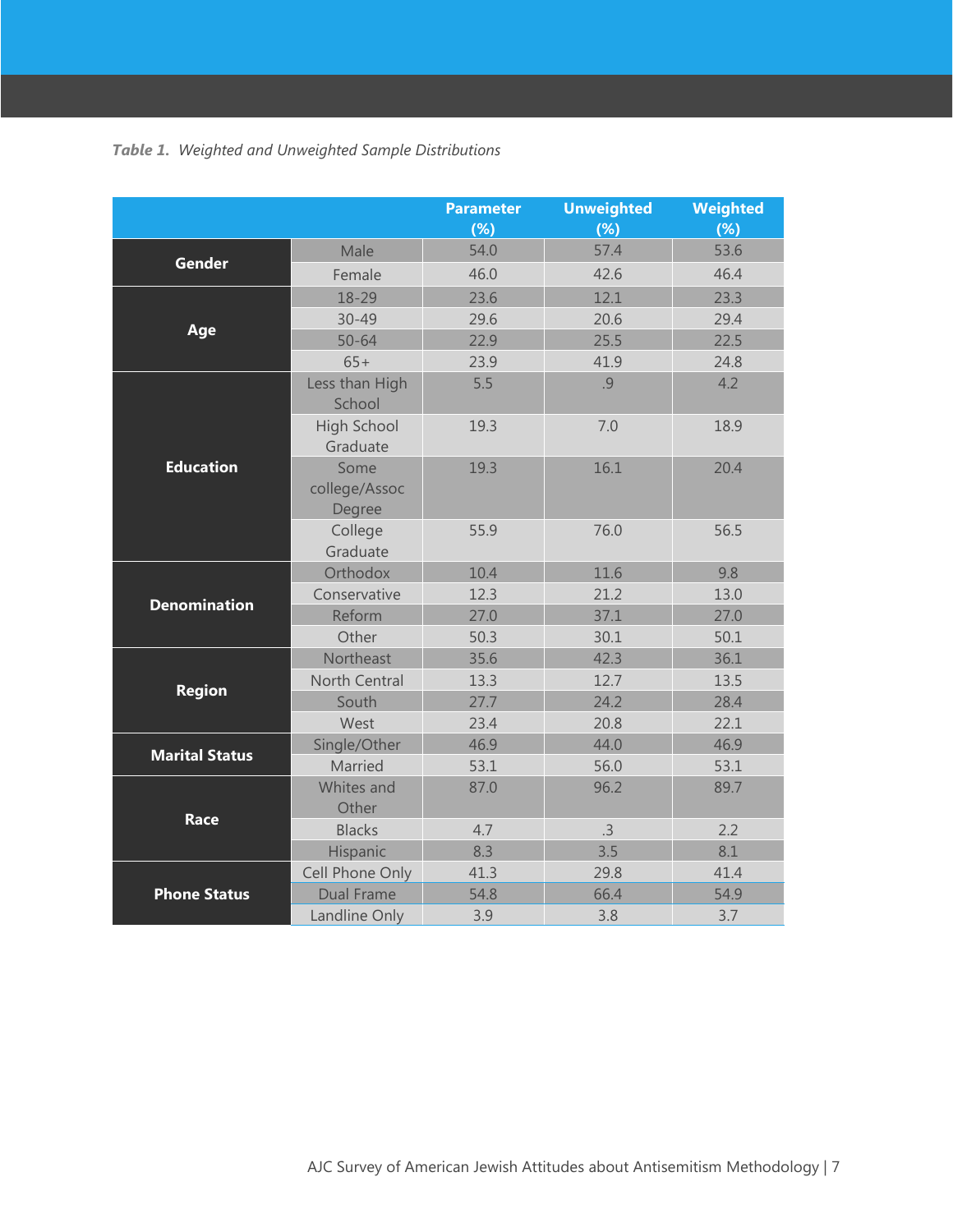#### <span id="page-7-0"></span>**Effects of Sample Design on Statistical Inference**

Specialized sampling designs and post-data collection statistical adjustments require analysis procedures that reflect departures from simple random sampling. SSRS calculates the effects of these design features so that an appropriate adjustment can be incorporated into tests of statistical significance when using these data. The so-called "design effect" or *deff* represents the loss in statistical efficiency that results from a disproportionate sample design and systematic non-response. The total sample design effect for this survey is 2.39.

SSRS calculates the composite design effect for a sample of size *n*, with each case having a weight, *w* as:

$$
deff = \frac{n \sum w^2}{(\sum w)^2}
$$

In a wide range of situations, the adjusted standard error of a statistic should be calculated by multiplying the usual formula by the square root of the design effect (√*deff* ). Thus, the formula for computing the 95% confidence interval around a percentage is:

$$
\hat{p} \pm 1.96 \sqrt{\frac{deff \times \hat{p}(1-\hat{p})}{n}}
$$

where  $\hat{p}$  is the sample estimate and *n* is the unweighted number cases in the group being considered.

The formula for computing the 95 percent confidence interval around the difference between two percentages,  $p_1$  and  $p_2$ , of sizes  $n_1$  and  $n_2$ , is:

$$
(\hat{p}_1 - \hat{p}_2) \pm 1.96 \sqrt{\frac{deff_1 \times \hat{p}_1(1-\hat{p}_1)}{n_1} + \frac{deff_2 \times \hat{p}_2(1-\hat{p}_2)}{n_2}}
$$

where  $\hat{p}_1$  is the estimate of  $p_1$ ,  $\hat{p}_2$  is the estimate of  $p_2$ , and *deff*<sub>1</sub> and *deff*<sub>2</sub> are the design effects for each group.

The survey's margin of error is the largest 95% confidence interval for any estimated proportion based on the total sample—one around 50%. For example, the margin of error for the total sample is ±4.2 percentage points. This means that in 95 out every 100 samples using the same methodology, estimated proportions based on the entire sample will be no more than 4.2 percentage points away from their true values in the population. It is important to remember that sampling fluctuations are only one possible source of error in a survey estimate. Other sources, such as measurement error, may contribute additional error of greater or lesser magnitude.